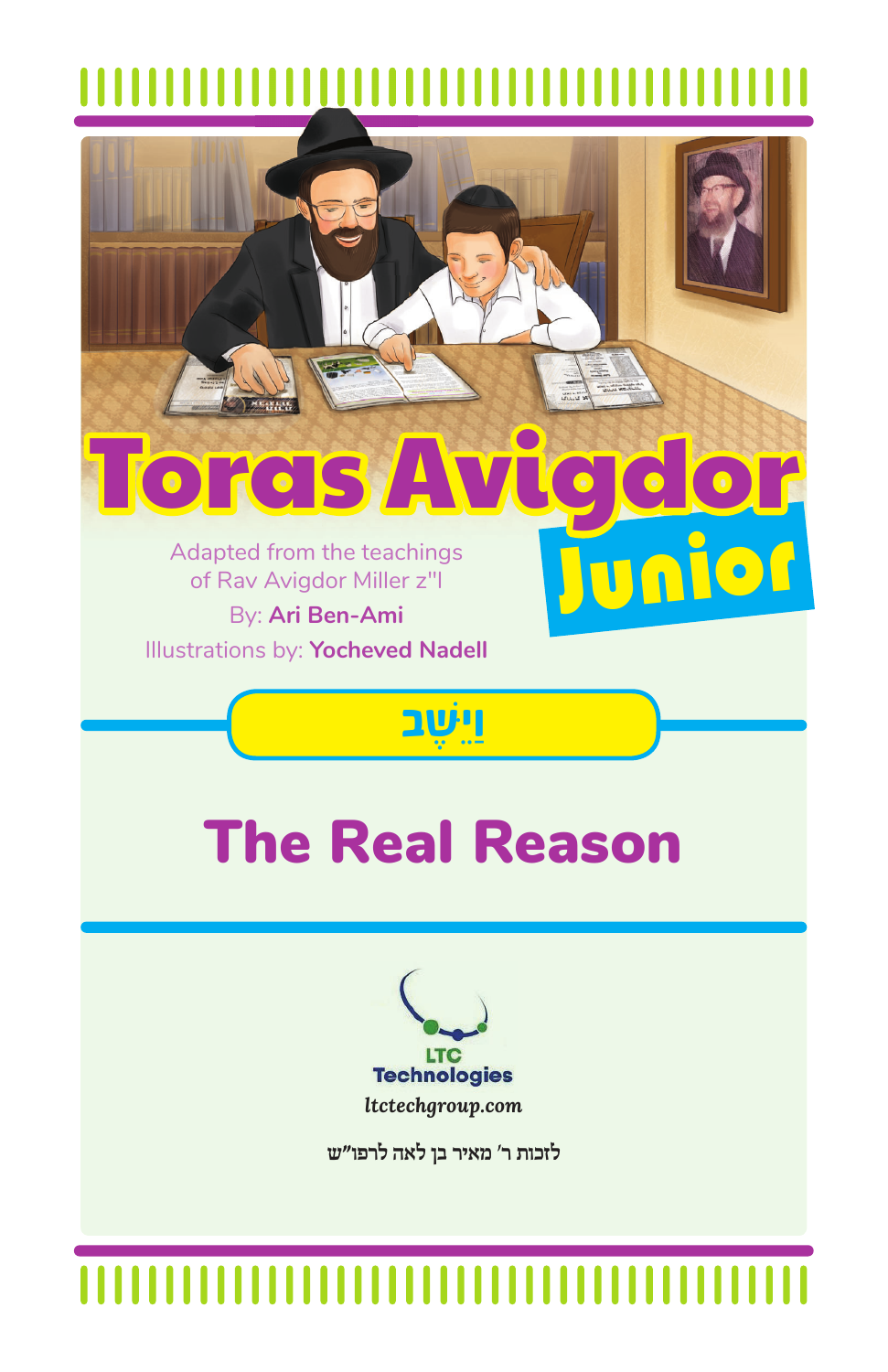# Parshas Vayeishev **The Real Reason**

### **Tuesday morning, Yeshiva Ketanah Bnei Avigdor**

The big day had finally arrived! Yeshiva Ketanah Bnei Avigdor was ready for the visit of HaGaon Rav Dovid Feinberg, the biggest Rosh Yeshiva in America. All the boys, dressed in their Shabbos clothes in honor of the occasion, were waiting outside to greet the Rosh Yeshiva and now there was only one thing left to do. The menahel, Rabbi Jacobs, was going to choose one boy from the eighth grade to have the honor of opening the door of the car and helping the Rosh Yeshiva into the building. What a kavod!

Of course, every eighth grader was hoping he would be the one but when the announcement was made, everybody was shocked. Yossi?! Yossi Yaakovi, the new boy from Eretz Yisroel?! The youngest one in the class?! Nobody expected *that!*

The boys in his class all clapped for Yossi as he walked up to Rabbi Jacobs to stand next to him and wait for Rav Feinberg's car to arrive, but some of the boys weren't so excited. The four oldest boys in the class – Ruvy, Shimmy, Leiby and Yudi – were upset. Why did Yossi get picked? For such a big kavod shouldn't it be one of the oldest boys in the class?!

#### **Sunday morning**

Rav Feinberg's visit had been even more exciting than everyone had imagined but boys will be boys — now it was on to the next project, preparing for the big Chanukah *mesibah*.

Ruvy, Shimmy, Leiby and Yudi were working on decorations. As they started drawing posters they saw Yossi standing nearby, watching them.

"Yossi, is everything okay?" asked Ruvy.

"Yeah sure. But I was just wondering if maybe I could help with the decorations?

"Aren't you in the group preparing the *divrei torah* for the *mesibah*?"

"We finished that last night," Yossi said, "So I was hoping I could help with the artwork too."

The four best friends looked at each other. They knew that Yossi was a decent artist — he was the one who had made the 3-D Teivah that was still displayed in the hallway — but ...

## 2 | Toras Avigdor Junior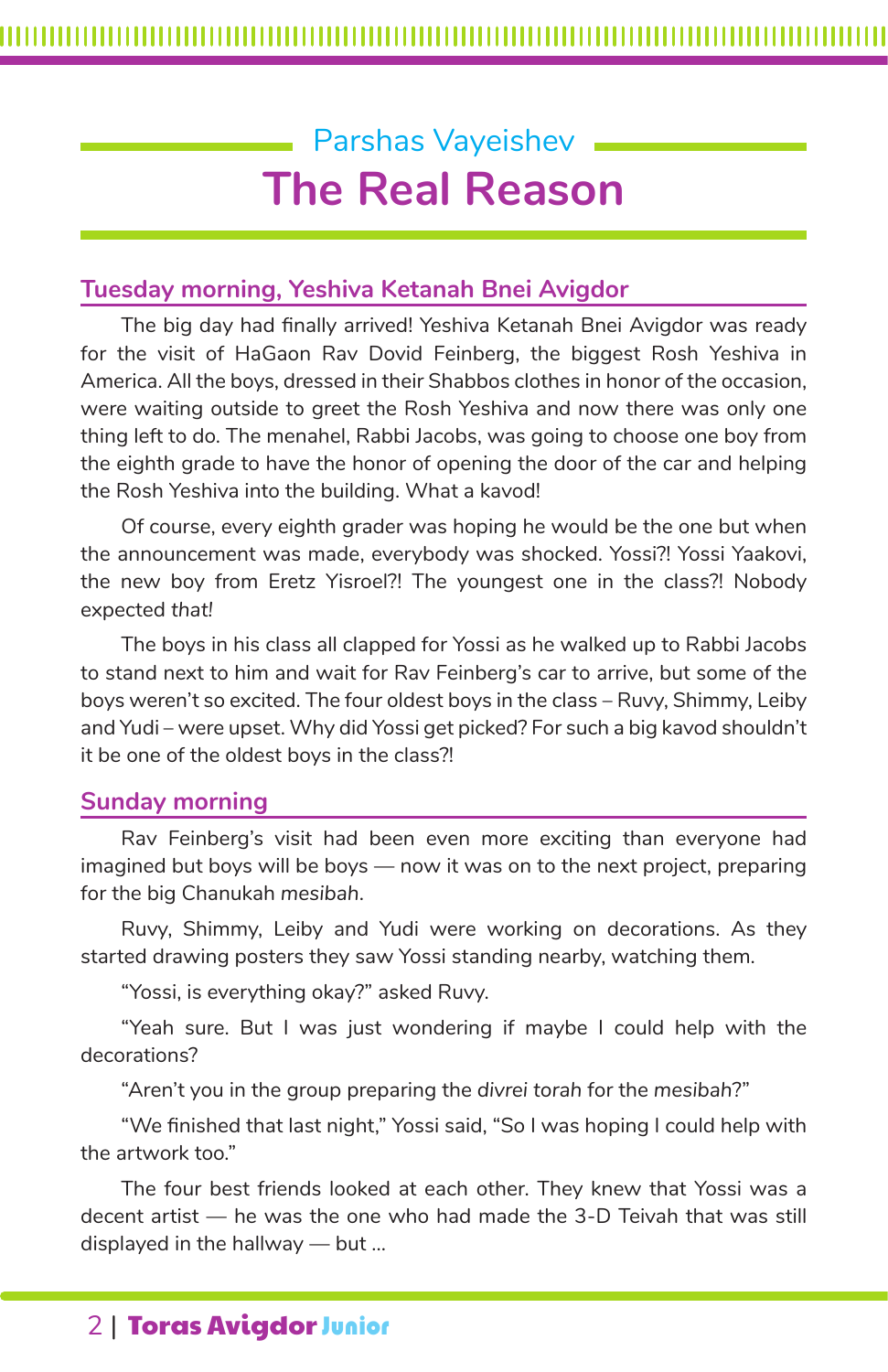"I don't know," Shimmy was thinking. "His art is good, but the style is different, we're doing posters now, not 3-D models." Shimmy looked at Ruvy and knew that he was thinking the same thing. Meanwhile Leiby whispered to Yudi, "I don't think that it's right for someone from one group to join another group."

"I'm sorry Yossi," said Yudi, "We probably shouldn't mix groups. Maybe next year it will work out better."

"Oh. Okay," said Yossi sadly as the boys got busy again with their posters.

#### **After Recess**

"Shimmy," Rebbi said as the boys returned to the classroom. "Can I speak with you for a minute? The artwork you boys are working on looks great and I can't wait to see the final product! But I have to ask," Rebbi continued, "why did you tell Yossi that he can't help you with the decorations?"

Shimmy tried explaining all about how Yossi's style was different and also that it wasn't right to mix groups, but Rebbi shook his head. "Shimmy, I don't think that's the real reason. I think you might be a little bit jealous of Yossi."